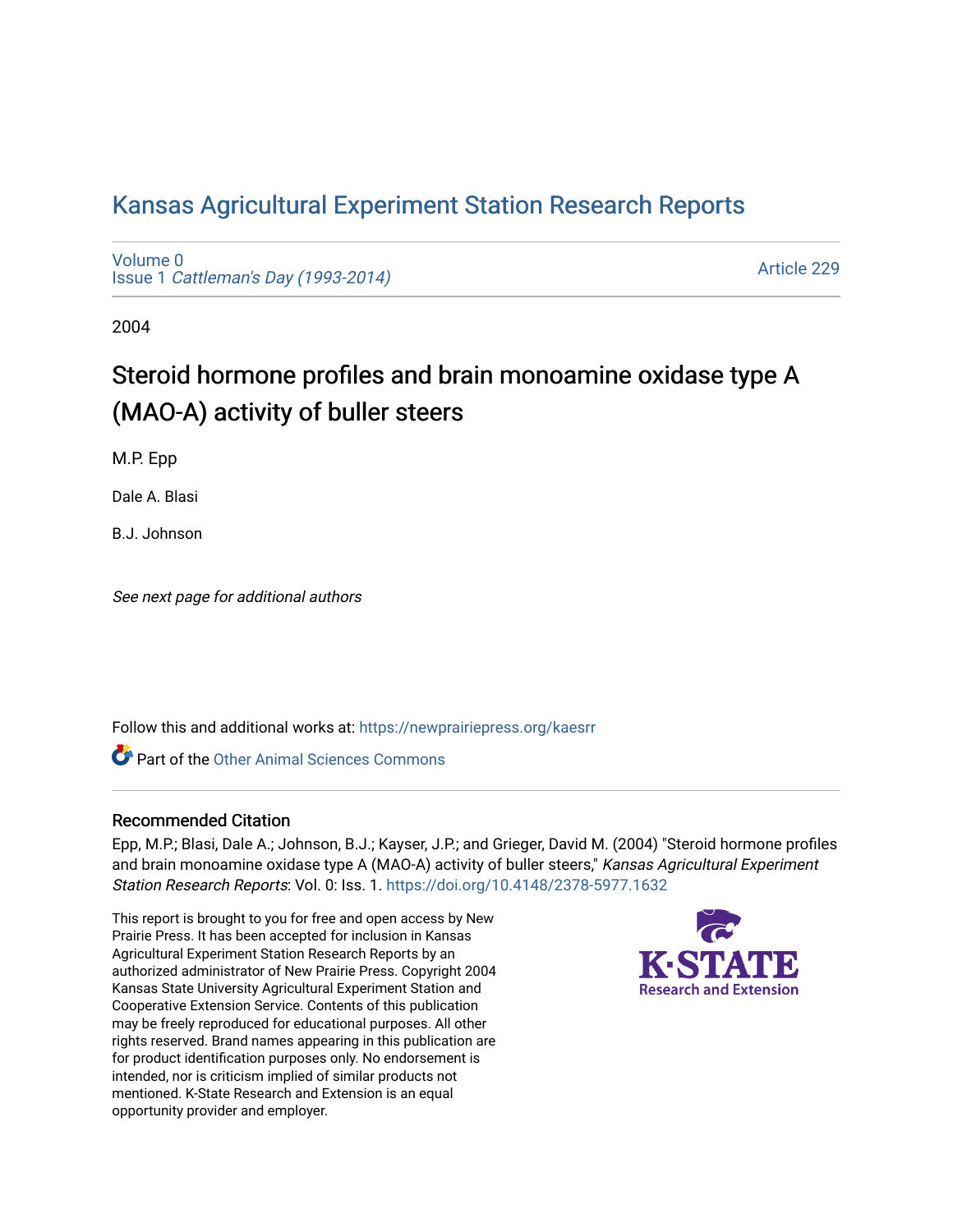### Steroid hormone profiles and brain monoamine oxidase type A (MAO-A) activity of buller steers

#### Abstract

A grazing/feedlot field study was conducted to evaluate the steroid hormone profile and brain monoamine oxidase type A (MAOA) activity of steers exhibiting characteristics attributed to the Buller Steer Syndrome in a feedlot environment. Differences of serum progesterone, testosterone, and estrogen were found in bullers at different phases of production. Brain MAO-A activity was greater in bullers than in non-bulling steers. This study suggests that MAO-A activity, under potential influence of steroidal hormones in the steer brain, may be a plausible mechanism that induces Buller Steer Syndrome.

#### Keywords

Cattlemen's Day, 2004; Kansas Agricultural Experiment Station contribution; no. 04-242-S; Report of progress (Kansas State University. Agricultural Experiment Station and Cooperative Extension Service); 923; Beef; Steroid; Brain monoamine oxidase type A (MAO-A) activity; Buller steers

#### Creative Commons License



This work is licensed under a [Creative Commons Attribution 4.0 License](https://creativecommons.org/licenses/by/4.0/).

#### Authors

M.P. Epp, Dale A. Blasi, B.J. Johnson, J.P. Kayser, and David M. Grieger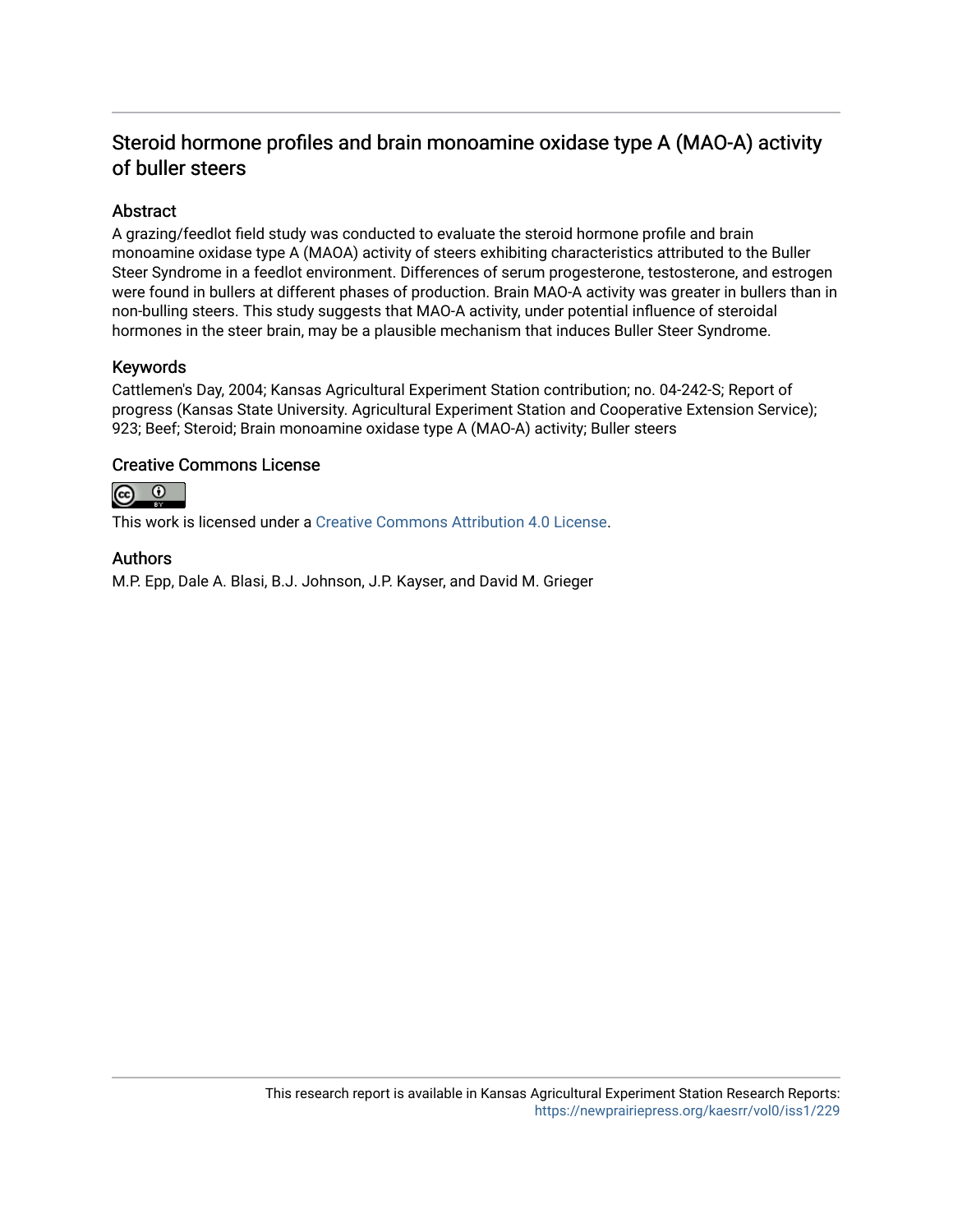#### **STEROID HORMONE PROFILES AND BRAIN MONOAMINE OXIDASE TYPE A (MAO-A) ACTIVITY OF BULLER STEERS**

*M. P. Epp, D. A. Blasi, B. J. Johnson, J. P. Kayser, and D. M. Grieger* 

#### **Summary**

 A grazing/feedlot field study was conducted to evaluate the steroid hormone profile and brain monoamine oxidase type A (MAO-A) activity of steers exhibiting characteristics attributed to the Buller Steer Syndrome in a feedlot environment. Differences of serum progesterone, testosterone, and estrogen were found in bullers at different phases of production. Brain MAO-A activity was greater in bullers than in non-bulling steers. This study suggests that MAO-A activity, under potential influence of steroidal hormones in the steer brain, may be a plausible mechanism that induces Buller Steer Syndrome.

#### **Introduction**

 The Buller Steer Syndrome is a behavioral condition normally encountered in a feedlot setting in which several steers within a pen will persistently ride one or sometimes two steers within a small group. Although the syndrome is more prevalent in a feedlot setting, it may also occur in pastures. The National Animal Health Monitoring System (NAHMS) 1999 beef feedlot survey reported that incidence of bullers ranked as the second most prevalent disease in feedlots (2.2% of all cattle) behind conditions of Bovine Respiratory Disease (USDA, 2002).

l

 Bulling behavior is economically detrimental to the cattle-feeding industry. Recent estimates place the cost of bulling to the cattle industry between \$23 and \$70 per buller.

 Several different mechanisms have been postulated to trigger Buller Steer Syndrome. These include social hierarchy, growth implants, weather, season of the year, poor bunk management, pen size and density, entry weight and/or age, pheromones, and phytoestrogenic substances in the feed. Although all of these factors may play a role in eliciting the bulling behavior, there has been no agreement that any one factor may exclusively cause it.

 Monoamine oxidase (MAO) is an enzyme that can be located throughout the body, but it plays a role in the regulation of behavior, dependent on the amount in the brain. Like any enzyme in the body, MAO is needed in an appropriate amount so that an individual can function properly. Too much or too little of an enzyme can have a direct impact on an individual's health and personality. In humans, a relationship has been established between undesirable social behavior and monoamine oxidase type A (MAO-A) activity. The expression of MAO has been found to be concurrent with the genotyping ability of an organism to produce the enzyme, and transcriptional regulation of MAO can come under modulation from steroidal hormones. Very

<sup>&</sup>lt;sup>1</sup>Sincere appreciation is expressed to Pratt Feeders, Pratt, Kansas, and Irsik and Doll Feedlots, Cimarron, Kansas, for providing cattle, facilities, and financial support.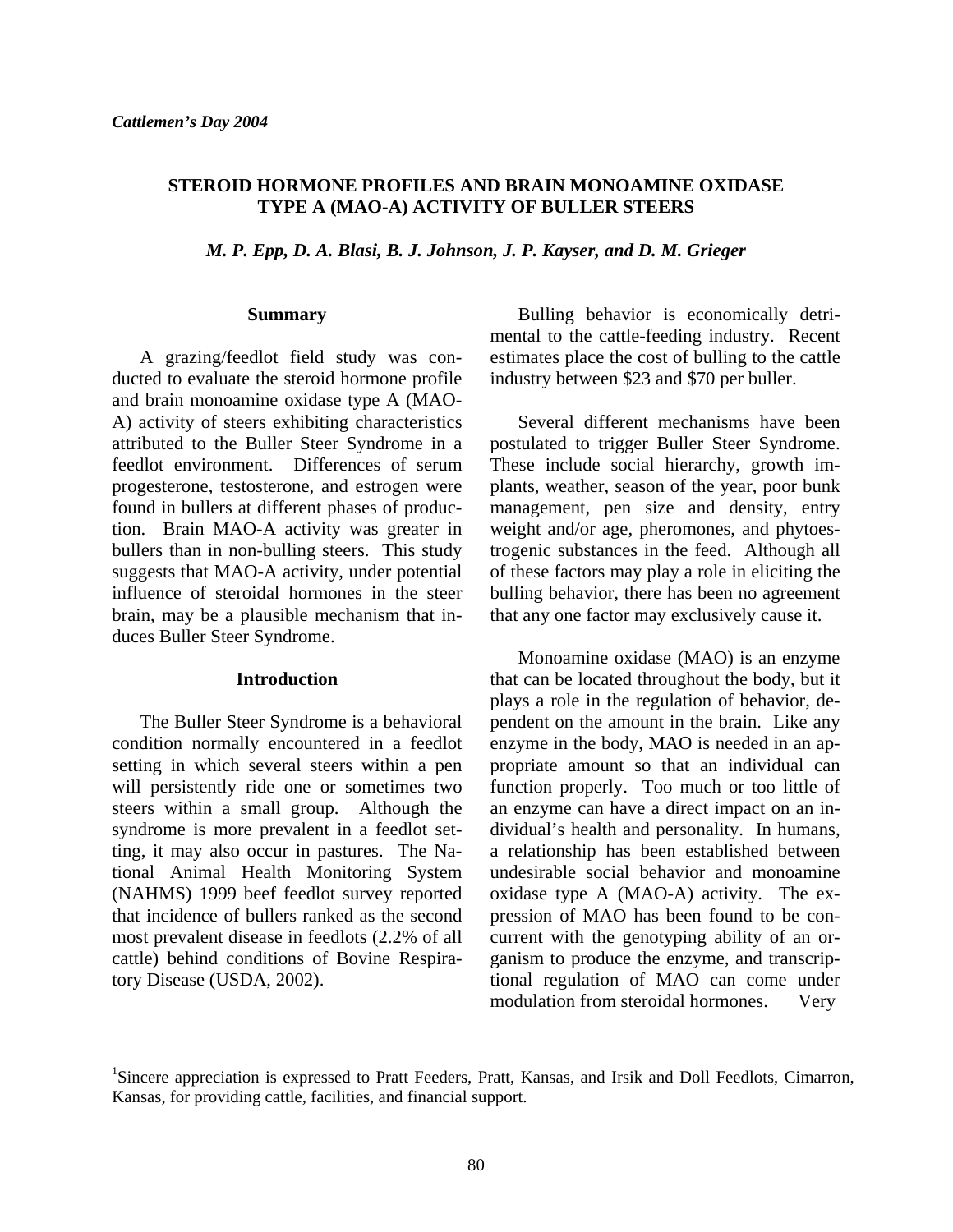recently, subordinate mice were reported to have significantly greater amounts of MAO-A mRNAs when compared with normal counterparts.

 The objective of this study was to evaluate steroidal hormone levels of steers at three different production phases and to measure brain MAO-A mRNA activity in the frontal cortex of buller and non-buller steers.

#### **Experimental Procedures**

 Sera were harvested from 600 crossbred steers of eastern Missouri origin 7 to 14 days before placement on five different intensive early stocked pastures (pre-grass) in south central Kansas. In mid to late July of 2002, all steers were sent directly to a commercial feedlot in western Kansas (initial body weight 887 lb), where serum was again harvested from all steers (feedlot arrival). Each pasture group was maintained as a separate pen. When any steer was removed from its home pen for exhibiting classic buller-steer characteristics, blood was collected from that animal (buller) before moving it to a separate pen. For the MAO-A analysis, brains were harvested at the end of the feeding period from 12 buller and 12 non-buller steers at a commercial packing plant.

#### **Results and Discussion**

 A total of 27 steers were classified as bullers during the feedlot period. Pre-grass progesterone was less (P<0.05) in sera obtained from buller compared with non-buller sera (Figure 1). From feedlot arrival to buller, there was a reduction  $(P<0.05)$  of progesterone in buller steers. There was an increase (P<0.01) of testosterone in buller steers from feedlot arrival to buller (Figure 2). Estrogen increased (P<0.01) from pre-grass to feedlot arrival in both buller and non-buller steers (Figure 3). This is an expected difference, because the implant given at the pre-grass time would still be releasing estrogen. Brain MAO-A mRNA levels were 74.5% greater  $(P=0.03)$  in buller than in non-buller steers (Figure 4). Western blots have confirmed the presence of MAO-A protein in brain samples (Figure 5).

 These data indicate that MAO-A activity in the frontal cortex region of some buller animals differs from non-buller steers. More research is needed to see if a direct correlation exists between the differences in systemic steroidal hormone levels and MAO-A activity in the bovine brain.



**Figure 1. Progesterone Levels of Bullers vs. Controls (Non-Bullers) at Different Phases of Production.** Time of sampling:  $PG = Pre-grass$ ;  $FA = Feedlot arrival$ ;  $BL = Buller$ .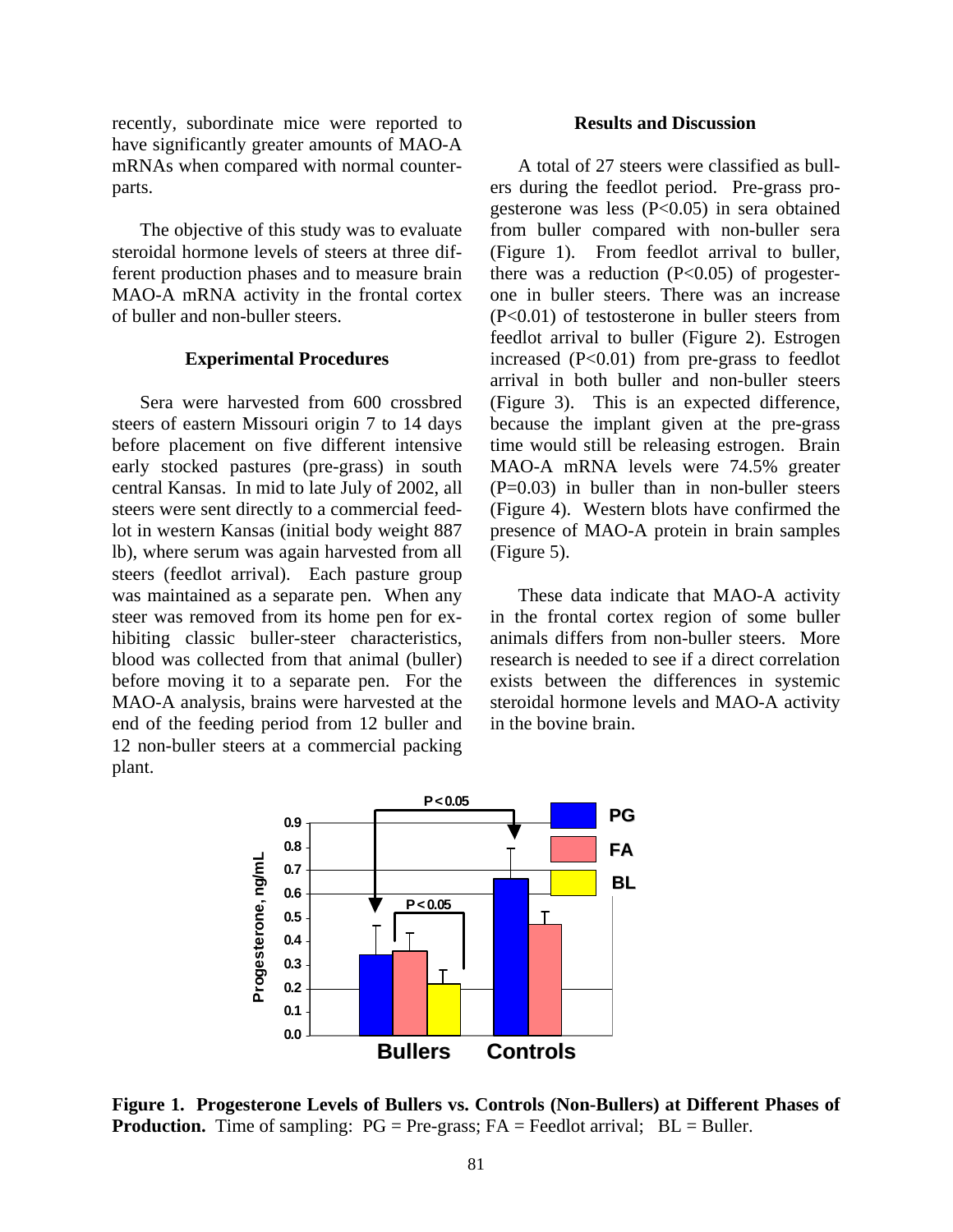

**Figure 2. Testosterone Levels of Bullers vs. Controls (Non-Bullers) at Different Phases of Production.** Time of sampling:  $PG = Pre-grass$ ;  $FA = Feedlot arrival$ ;  $BL = Buller$ .



**Figure 3. Estradiol-17ß Levels of Bullers vs. Controls (Non-Bullers) at Different Phases of Production.** Time of sampling: PG = Pre-grass; FA = Feedlot arrival; BL = Buller.